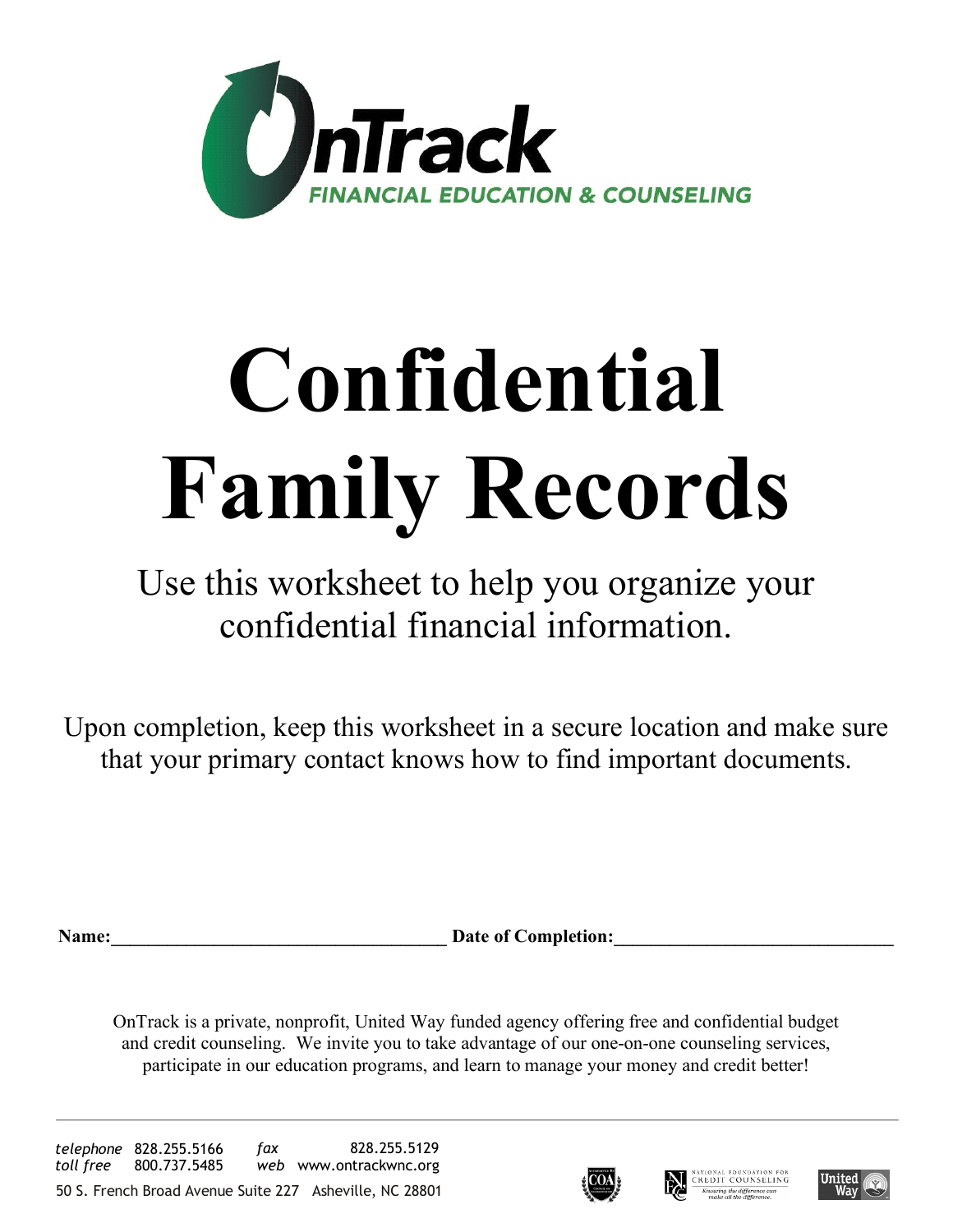Immediate Family

| Identifying<br><b>Information</b> | You: | <b>Spouse/Partner:</b> | <b>Secondary Contact:</b> |  |
|-----------------------------------|------|------------------------|---------------------------|--|
| Relationship                      |      |                        |                           |  |
| Date of Birth                     |      |                        |                           |  |
| <b>Social Security #</b>          |      |                        |                           |  |
| <b>Home Address</b>               |      |                        |                           |  |
|                                   |      |                        |                           |  |
| <b>Home Phone</b>                 |      |                        |                           |  |
| <b>Cell Phone</b>                 |      |                        |                           |  |
| Email                             |      |                        |                           |  |

### Other Family (Children, Siblings, Parents)

| <b>Identifying</b><br><b>Information</b> | Name: | Name: | Name: | Name: |
|------------------------------------------|-------|-------|-------|-------|
| Relationship                             |       |       |       |       |
| Date of Birth                            |       |       |       |       |
| <b>Social Security</b><br>#              |       |       |       |       |
| <b>Home Address</b>                      |       |       |       |       |
|                                          |       |       |       |       |
| <b>Home Phone</b>                        |       |       |       |       |
| <b>Cell Phone</b>                        |       |       |       |       |
| Email                                    |       |       |       |       |

#### Insurance (Life, Health, Disability, not including property)

|             |         | $\overline{\phantom{a}}$<br>$\overline{\phantom{a}}$ | ັ        | J <i>I</i>         |
|-------------|---------|------------------------------------------------------|----------|--------------------|
| <b>Type</b> | Company | <b>Company Contact</b>                               | Policy # | <b>Beneficiary</b> |
|             |         |                                                      |          |                    |
|             |         |                                                      |          |                    |
|             |         |                                                      |          |                    |
|             |         |                                                      |          |                    |
|             |         |                                                      |          |                    |
|             |         |                                                      |          |                    |
|             |         |                                                      |          |                    |
|             |         |                                                      |          |                    |
|             |         |                                                      |          |                    |
|             |         |                                                      |          |                    |
|             |         |                                                      |          |                    |
|             |         |                                                      |          |                    |
|             |         |                                                      |          |                    |
|             |         |                                                      |          |                    |
|             |         |                                                      |          |                    |

#### **Professional Contacts**

| <b>Will: Attorney/Law Office:</b>                                                    | Phone: |  |
|--------------------------------------------------------------------------------------|--------|--|
| Address:<br><u> 1989 - John Stone, Amerikaansk politiker (* 1908)</u>                |        |  |
| Accountant:                                                                          | Phone: |  |
| Address:                                                                             |        |  |
| Other:<br>the control of the control of the control of the control of the control of | Phone: |  |
| Address:                                                                             |        |  |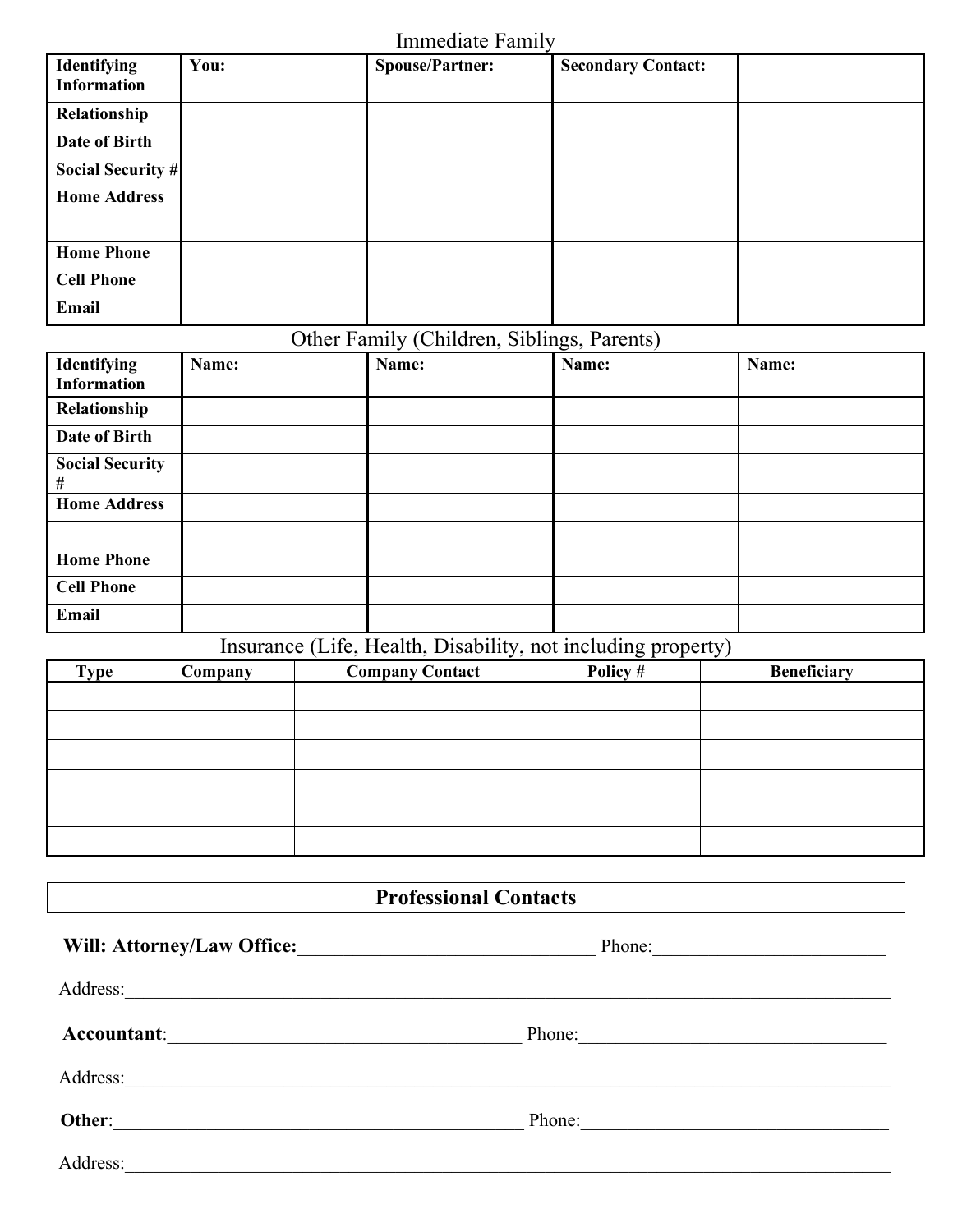## **Location of Important Documents**

| Recipient:<br>Contact:<br>Recipient:<br>Contact:                                                                                                                                                                                                  |  |  |  |  |  |
|---------------------------------------------------------------------------------------------------------------------------------------------------------------------------------------------------------------------------------------------------|--|--|--|--|--|
| <b>Loans Payable to you</b>                                                                                                                                                                                                                       |  |  |  |  |  |
|                                                                                                                                                                                                                                                   |  |  |  |  |  |
| Phone:                                                                                                                                                                                                                                            |  |  |  |  |  |
| Broker/Advisor: 2007<br>Beneficiary:                                                                                                                                                                                                              |  |  |  |  |  |
| Type of Account:<br>Owner:                                                                                                                                                                                                                        |  |  |  |  |  |
|                                                                                                                                                                                                                                                   |  |  |  |  |  |
| Broker/Advisor:<br>Address: Phone: Phone: Phone: Phone: Phone: Phone: Phone: Phone: Phone: Phone: Phone: Phone: Phone: Phone: Phone: Phone: Phone: Phone: Phone: Phone: Phone: Phone: Phone: Phone: Phone: Phone: Phone: Phone: Phone: Phone: Pho |  |  |  |  |  |
| Type of Account:<br>Owner:                                                                                                                                                                                                                        |  |  |  |  |  |
|                                                                                                                                                                                                                                                   |  |  |  |  |  |
| Address: Phone: Phone:                                                                                                                                                                                                                            |  |  |  |  |  |
| Broker/Advisor:<br>Beneficiary:                                                                                                                                                                                                                   |  |  |  |  |  |
| Type of Account:<br>Owner:                                                                                                                                                                                                                        |  |  |  |  |  |
|                                                                                                                                                                                                                                                   |  |  |  |  |  |
| <b>Investments (Retirement, Stocks, Bonds)</b>                                                                                                                                                                                                    |  |  |  |  |  |
| Contact:<br>Lender:                                                                                                                                                                                                                               |  |  |  |  |  |
| Other Property: Owner: Owner:                                                                                                                                                                                                                     |  |  |  |  |  |
|                                                                                                                                                                                                                                                   |  |  |  |  |  |
| Insurance Policy: Contact: Contact:                                                                                                                                                                                                               |  |  |  |  |  |
| Name on Title:<br>Lender: Contact: Contact:                                                                                                                                                                                                       |  |  |  |  |  |
| Location of Title:                                                                                                                                                                                                                                |  |  |  |  |  |
| Automobile Type: Vear/Make/Model:                                                                                                                                                                                                                 |  |  |  |  |  |
| Insurance Policy: Contact: Contact:                                                                                                                                                                                                               |  |  |  |  |  |
| Lender: Contact: Contact:                                                                                                                                                                                                                         |  |  |  |  |  |
| Location of Title:<br>Name on Title:                                                                                                                                                                                                              |  |  |  |  |  |
| Automobile Type: Vear/Make/Model:                                                                                                                                                                                                                 |  |  |  |  |  |
|                                                                                                                                                                                                                                                   |  |  |  |  |  |
| Insurance Policy: Contact: Contact:                                                                                                                                                                                                               |  |  |  |  |  |
|                                                                                                                                                                                                                                                   |  |  |  |  |  |
| Location of Title/Deed:<br>Name on Title:                                                                                                                                                                                                         |  |  |  |  |  |
| Other Real Estate:                                                                                                                                                                                                                                |  |  |  |  |  |
|                                                                                                                                                                                                                                                   |  |  |  |  |  |
| Homeowners Insurance Policy: Contact:                                                                                                                                                                                                             |  |  |  |  |  |
|                                                                                                                                                                                                                                                   |  |  |  |  |  |
| Name on Title: Location of Title/Deed:                                                                                                                                                                                                            |  |  |  |  |  |
| Primary Residence:                                                                                                                                                                                                                                |  |  |  |  |  |
| <b>Personal Property (Home, Land, Car, Boat, Business)</b>                                                                                                                                                                                        |  |  |  |  |  |
|                                                                                                                                                                                                                                                   |  |  |  |  |  |
| Military Service #: Branch: Branch: Branch: Branch: Dates of service: Location of discharge papers:<br>Branch:                                                                                                                                    |  |  |  |  |  |
|                                                                                                                                                                                                                                                   |  |  |  |  |  |
|                                                                                                                                                                                                                                                   |  |  |  |  |  |
|                                                                                                                                                                                                                                                   |  |  |  |  |  |